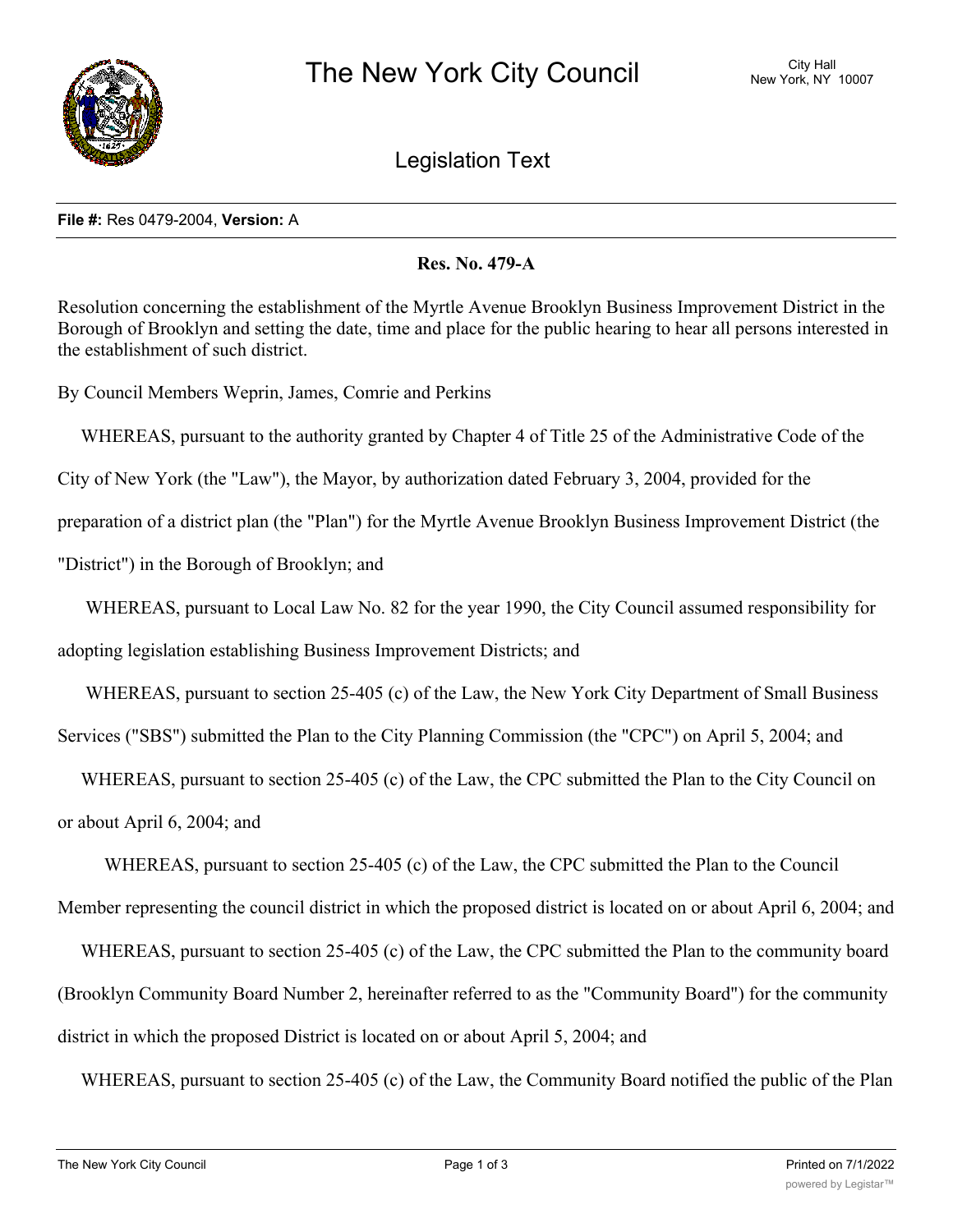in accordance with the requirements established by the CPC; and

WHEREAS, pursuant to section 25-405 (c) of the Law, the Community Board conducted a public hearing on April 14, 2004; and

 WHEREAS, on April 14, 2004, the Community Board voted to approve the establishment of the District; and,

 WHEREAS, pursuant to section 25-405 (c) of the Law, the CPC reviewed the Plan, held a public hearing and prepared a report certifying its unqualified approval of the Plan; and

 WHEREAS, pursuant to section 25-405 (c) of the Law, the CPC submitted its report to the Mayor, to the City Council and to the Council Member representing the council district in which the proposed District is located; and

WHEREAS, pursuant to section 25-405 (c) of the Law, a copy of the CPC's report, together with the original Plan, was transmitted for filing with the City Clerk on June 17, 2004; and

 WHEREAS, pursuant to section 25-406 (a) of the Law, a copy of the Plan and the CPC's report are annexed hereto and are made part of this Resolution; and

 WHEREAS, pursuant to section 25-406 (a) of the Law, the Plan is on file for public inspection in the Office of the City Clerk, Municipal Building, Room 265, New York, New York; and

 WHEREAS, pursuant to Section 25-406 (b) of the Law, any owner of real property, deemed benefited and therefore within the District, objecting to the plan must file an objection at the Office of the City Clerk within thirty days of the conclusion of the hearing held by the City Council, notice of which is provided by this Resolution, on forms made available by the City Clerk; and

 WHEREAS, pursuant to Section 25-406 (b) of the Law, if owners of at least fifty-one percent of the assessed valuation of all the benefited real property situated within the boundaries of the District proposed for establishment, as shown upon the latest completed assessment roll of the City, or at least fifty-one percent of the owners of benefited real property within the area included in the